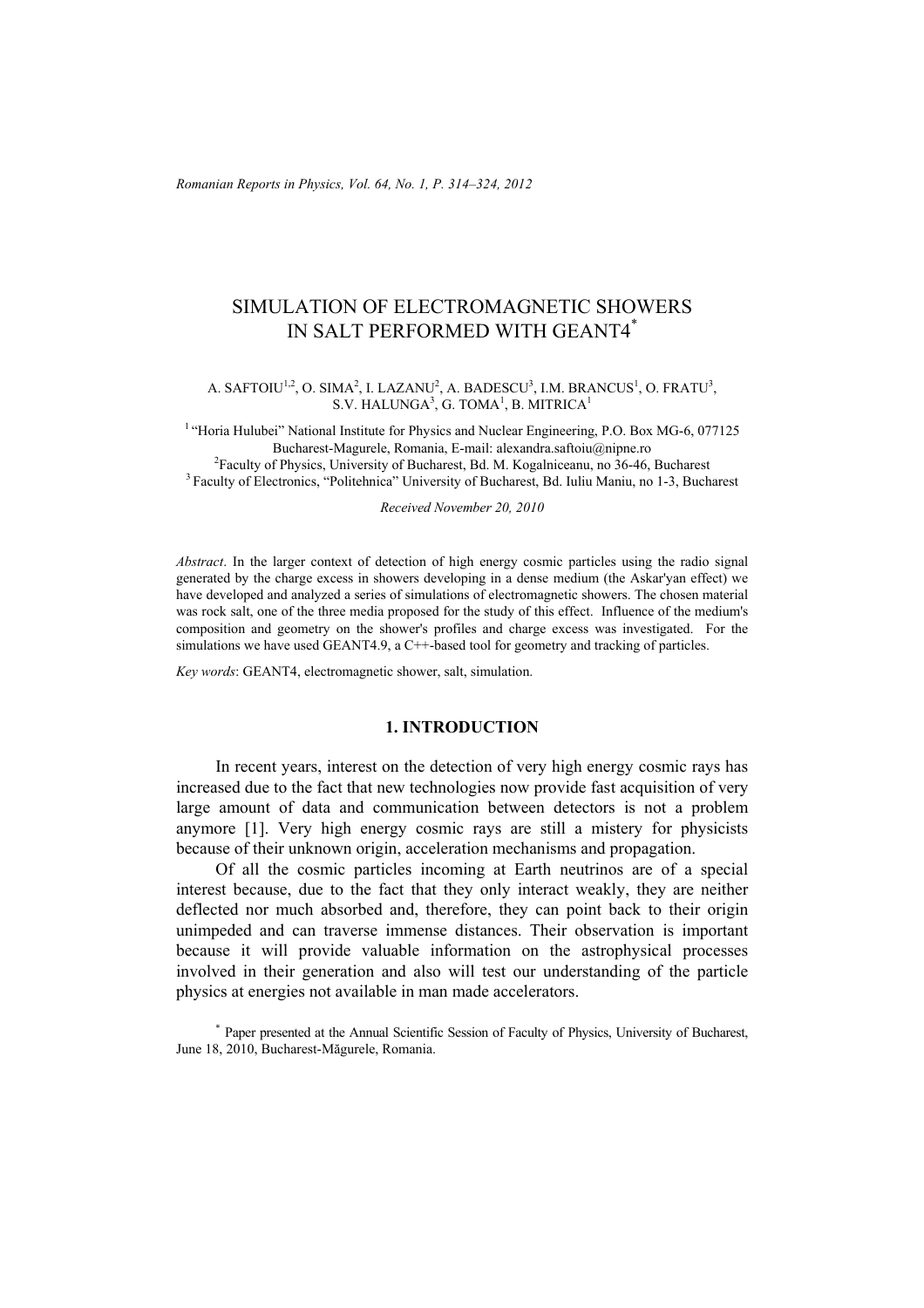One method of detection involves the Askar'yan effect, presented in section 2, that has been predicted since the '60s but not tested until recently [2, 3].

The first step in calculating the signal induced by a high energy particle in a medium is simulating and studying the shower development in material, procedure which will be explained in section 3. The results of simulations of electromagnetic electron-induced showers will be presented in sections 4 and 5.

### **2. THE ASKAR'YAN EFFECT**

In 1961 and 1965, G. Askar'yan [4, 5], came up with the idea that high energy particles, both charged and neutrinos, could be detected by means of registering the coherent radio emission from showers developing in dense media. Cosmic rays interacting with a medium generate showers that have electromagnetic and/or hadronic components. All charged particles in the shower moving with a speed greater than the speed of light in the medium will emit Cerenkov radiation. Emission from negative charges, *e.g.* electrons will cancel out with emission from the same number of positive charges, *e.g.* positrons, but if the number of negative charges is larger, there will be a net signal. Therefore, it is the charge excess that is relevant for this effect and not the total number of particles.

For a dense medium the shower dimension will be small, in the order of a few meters up to tens of meters, and, thus, the radiation in the low frequencies will add coherently, while the higher frequencies will not propagate. The energy in a coherent emission scales with the square of the charge excess in the shower which is itself proportional to the energy of the incident particle. For sufficiently high primary energy, PeVs, the Cerenkov pulse in the radio domain will be detectable. Askaryan himself proposed 3 media suitable for the study of the effect he envisioned: ice, salt and sand [6]. All these would be the active medium for detectors at ground level or underground.

For the present study we are investigating salt as the medium for the shower generation, and in comparison with other studies for salt [7] we will also consider the effect of impurities uniformly distributed in the volume.

Salt is a dielectric radio transparent media suitable for this type of detection. The salt deposit at Slanic, Romania, has presented interest for physicist and studies in the rock itself have been done in the fields of dosimetry [8], and astroparticles [9].

### **3. GEANT4 SIMULATION**

In the larger context of the Askar'yan effect presented above we have developed a series of simulations of electromagnetic showers in salt to test the generation of the charge excess responsible for the radio emission and the influence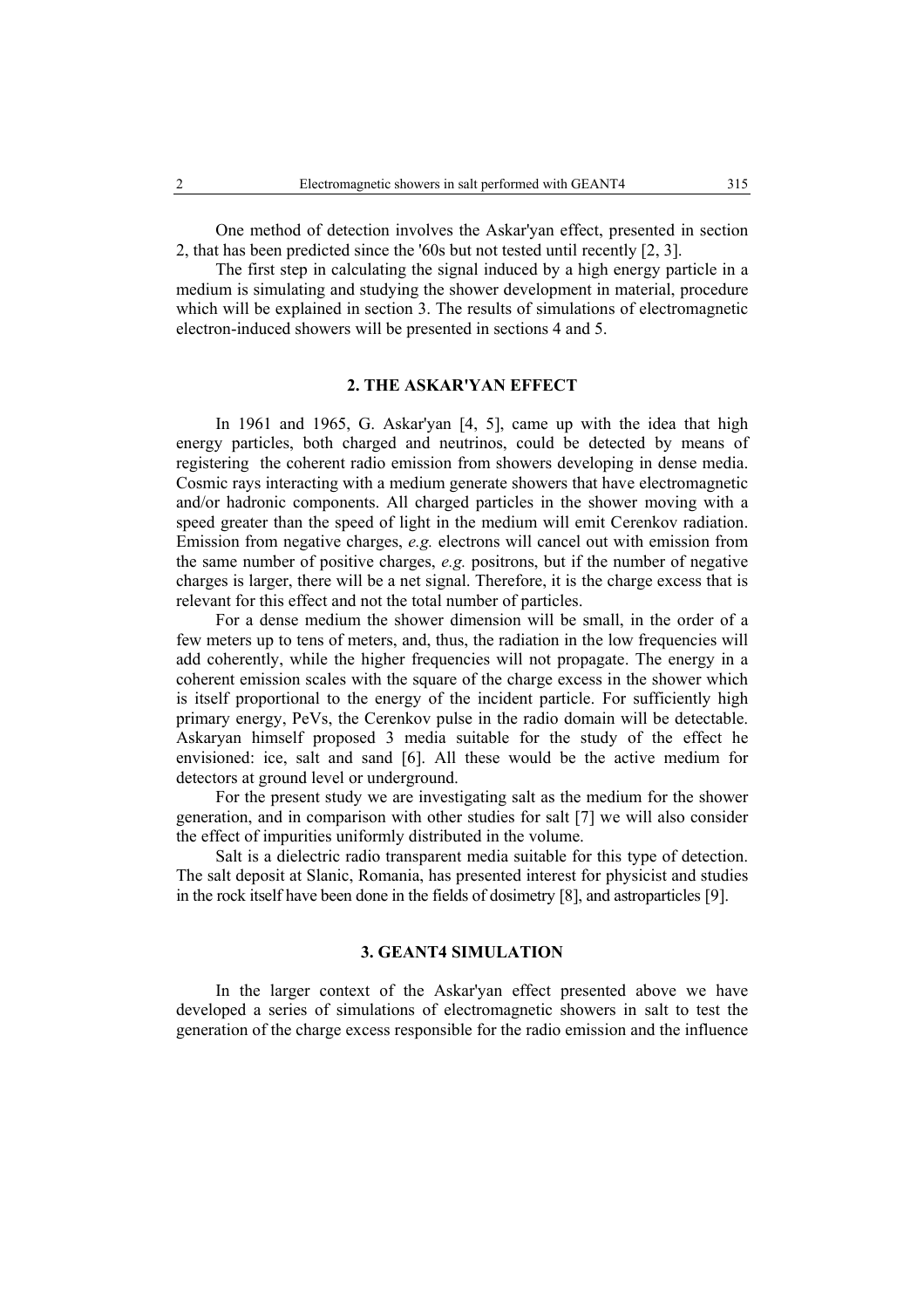of changes in the medium on the shower parametrization and profiles. In future studies the output of this work will be used for the simulation of the emission and propagation of the radio signal.

High energy primary charge particles and gammas cannot penetrate the atmosphere without generating extensive air showers and thus producing secondaries with lower energies.

The neutrino, due to its small cross-section can pass even through the whole planet, but due to inefficient calculation we will not consider it as the generator particle for the shower simulation. The primary interaction of the neutrino may be simulated outside the shower code [10, 11]. From this primary neutrino interaction leptons result and carry away most of the energy, in a charged-current (CC) interaction, or hadrons, from a neutral-current (NC) interaction [12].

In this study we will restrict to the electron as incident particle. The muon and tau leptons are special cases and will be treated elsewhere.

For a 100 GeV electron incident on salt most of the hadrons generated are neutrons which don't even contribute to the generation of radio signal and the total number of charged hadrons is ≈1% while for a 100 GeV muon-initiated shower the number of hadrons is of the order of  $10^{-4}$ %.

Thus, most of the particles being gammas and leptons, a lepton initiated shower may be treated as a pure electromagnetic shower, in which only electromagnetic processes take place.

For the simulations we have employed GEANT4, version 9.3, a geometry and tracking tool, based on  $C++$  [13]. Other simulation codes that could serve this purpose are EGS [13], the code developed by Zas, Halzen and Stanev [14] designed especially for generation of showers in medium and computation of the radio emission, and FLUKA [15], as used in [16]. We have employed GEANT4, and not any of the other two codes, because it is a tool generally known and used because of its reliability, up-to-date, covers all the physical processes, provides information on all the generated tracks/particles and offers the possibility to implement various compositions/geometries for the medium.

The definition of the problem in GEANT4 involves setting the particles, processes, material, volume properties and geometry.

### 3.1. CONSISTENCY CHECK

In order to check the accuracy of our GEANT4simulation we have performed simulations in iron  $(X_0 = 1.757$  cm radiation length, 21.68 MeV critical energy for electrons and 21.00 MeV critical energy for positrons, from PDG [17]) for comparison with other results.

The longitudinal profiles obtained by us and the corresponding profiles from [17] obtained with EGS4 and, another GEANT4 simulation and the ZHS code [14], can be seen in Fig. 1.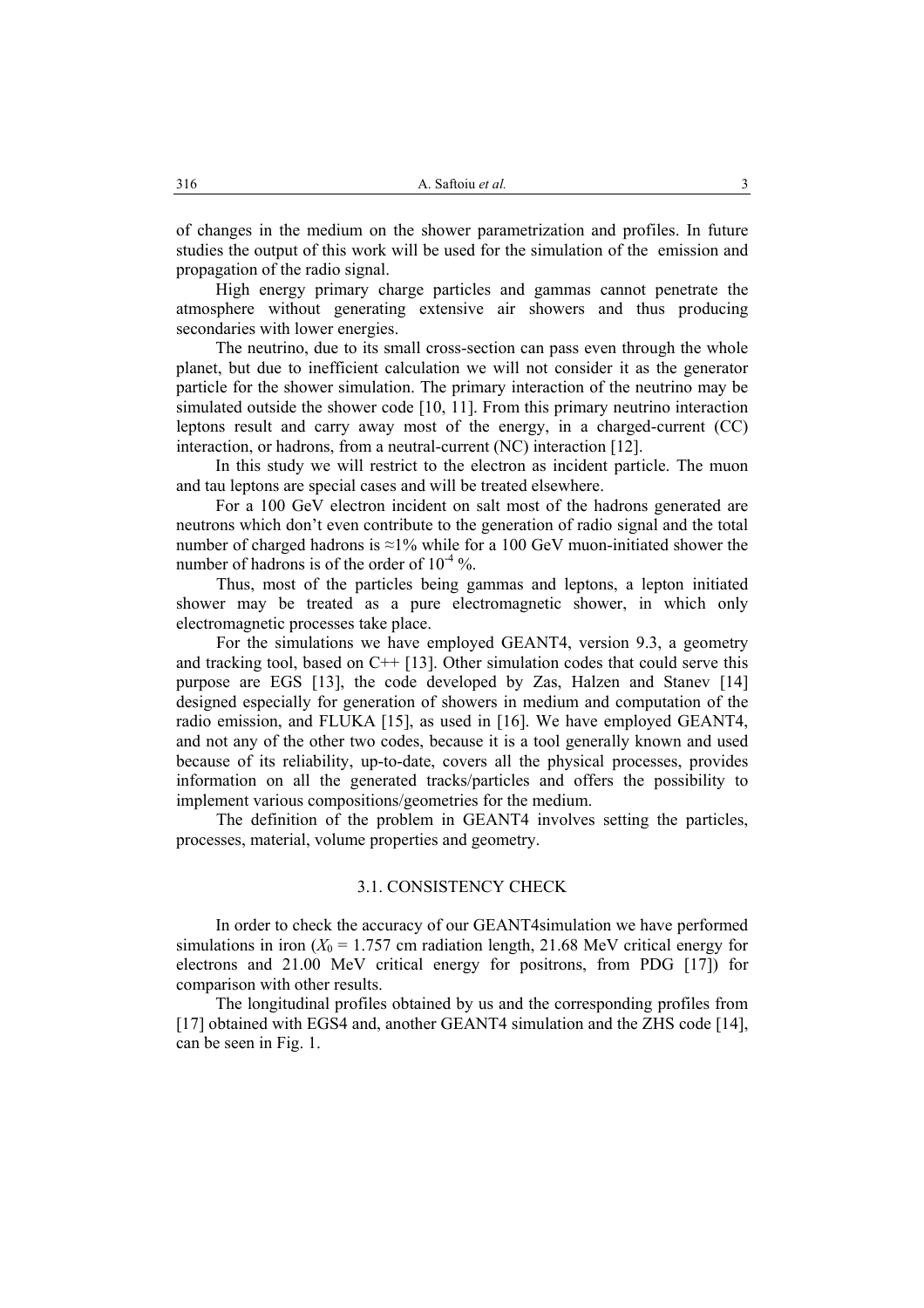

Fig. 1 – Longitudinal profiles of total number of charged particles, electrons plus positrons and difference between the number of electrons and positrons, averaged over 50 electron generated showers in iron at 30 primary energy, simulated using GEANT4 (left panel); PDG [17] profile for charged particles (right panel). The photons profile is scaled so that the area below the curve is equal to the area below the charged particles curve. Threshold energy is 1.5 MeV in both cases.

## **4. RESULTS. SIMULATION IN PURE SALT**

The properties for the pure salt employed in these simulations have been taken from Particle Data Group [17],  $2.17$  g/cm<sup>3</sup> – density, 10.09 cm – radiation length, 44.97 MeV – critical energy for electrons,  $65.7^{\circ}$  – Cerenkov angle and the energy threshold for the generation of Cerenkov radiation is 49.7 keV. *Unless stated otherwise the energy threshold for the generation of Cerenkov radiation is also the energy cut, below which particles are not further propagated into the medium*, in order to save time and computing resources.

#### 4.1. LONGITUDINAL PROFILES AND GREISEN PARAMETRIZATION

The longitudinal profile represents the development of the shower along the shower axis in the depth of the material. This profile is influenced by the physics that takes place there and by the properties of the material.

For an electromagnetic shower the longitudinal profile can be parametrized by the Greisen formula. The Greisen equation, [18], describes the integral distribution  $\Pi(t, E_0/E_C)$ , the average number of particles in a shower as a function of shower depth, t, given the energy of the primary particle, *E*0, and the critical energy,  $E_C$ .

Given that the height and the maximum of a distribution described by a Greisen function may vary also as a function of threshold energy,  $E_{th}$ , a form of the Greisen equation, modified by Hillas [19], is employed. The average number of electrons is given by: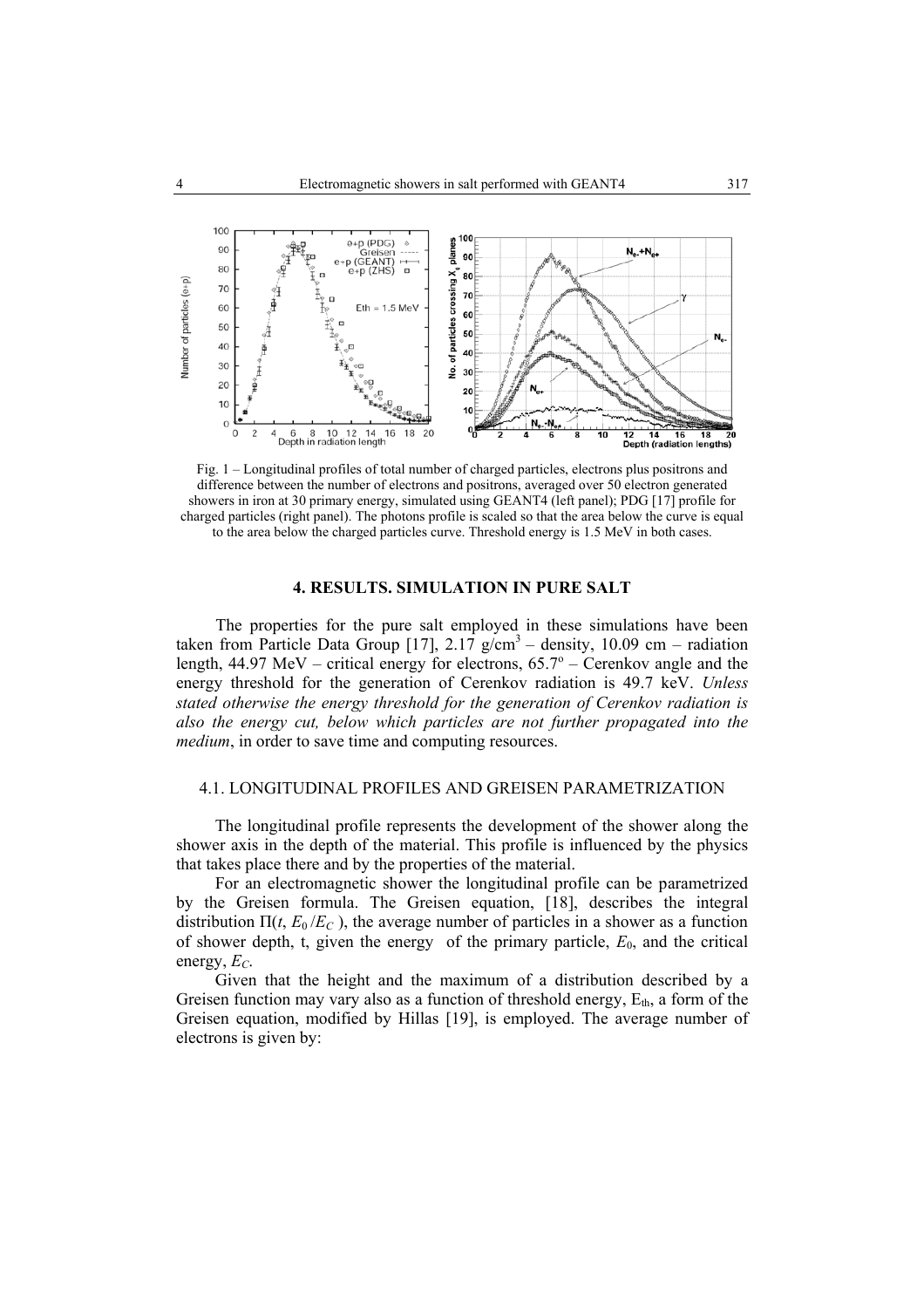$$
\bar{N}_e(E_0, E_{th}, t) = A_e(E_{th}) \frac{0.31}{\sqrt{y}} \exp[t_1 (1 - 1.5 \ln s_1)],
$$
\n(1)

where  $y = \ln(E_0/E_C)$ ,  $t_1$  is the modified depth,  $t_1 = t + a_e (E<sub>th</sub>)$  and  $s_1$  is the shower age,  $s_1=3t_1/(t_1+2y)$ .  $A_e$ , and  $a_e$  are threshold energy dependent parameters.

The shower maximum occurs at  $X_{\text{max}} = X_0 \ln(E_0 / E_C)$ .

We performed simulations for 100, 500 GeV and 1 TeV electrons incident on pure salt. Shower longitudinal profiles were calculated by adding the number of particles of a given type, with energy above the Cerenkov threshold in the medium, crossing planes of fixed depths. Individual profiles were then averaged and the result is shown in Fig. 2.



Fig. 2 – Longitudinal profiles of total number of charged particles, electrons plus positrons (upper panel), and difference between the number of electrons and positrons (lower panel), logarithmic scale, averaged over 50 electron generated showers in pure salt, at 100 GeV, 500 GeV and 1 TeV primary energy, simulated using GEANT4. Threshold energy 49.7 keV.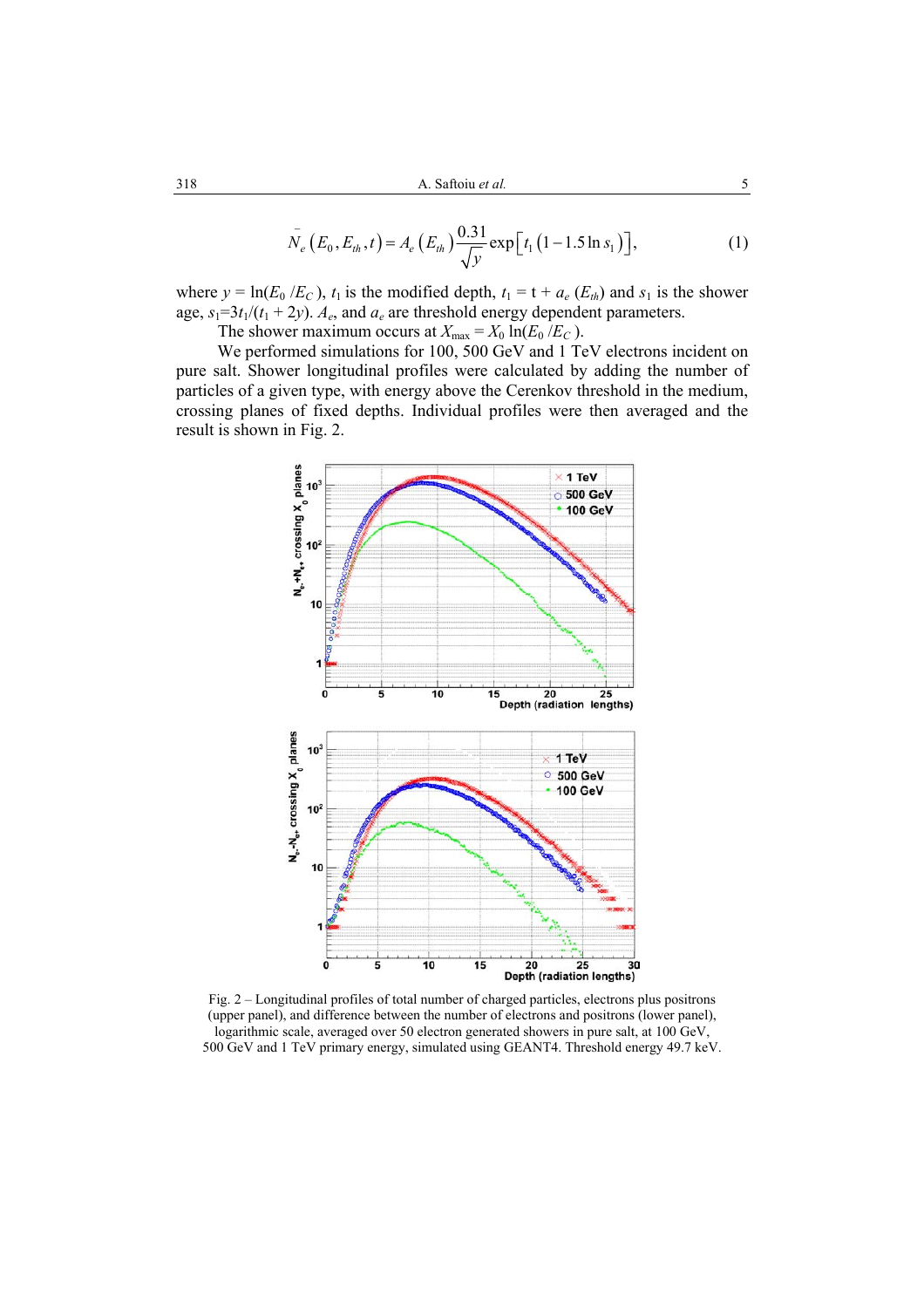The profiles were fit using the modified Greisen equation (1). Parameters of this fit are listed in Table 1. It can be observed that the showers extend over maximum 25 radiation lengths which means  $\sim$ 2.5 meters depth in the material (1 radiation length  $= 10.09$  cm). This is due to the high density of the material.

Fit parameters for the modified form of the Greisen equation for 100, 500 GeV and 1 TeV electron initiated showers

| Primary energy    | $A_e(E_{th})$        | $a_e(E_{th})$     |
|-------------------|----------------------|-------------------|
| $100 \text{ GeV}$ | $0.97 \pm 5e-4$      | $0.51 \pm 3e-3$   |
| $500$ GeV         | $0.96 \pm 1.1e-4$    | $0.61 \pm 6.5e-4$ |
| 1 TeV             | $0.62 \pm 4.5e^{-5}$ | $0.32 \pm 4e-4$   |

# 4.2. CHARGE EXCESS, ENERGY DISTRIBUTION AND TRACK LENGTH

As the shower develops, a net negative charge excess will appear because of processes such as the Compton scattering ( $\gamma + e_{atom} \rightarrow \gamma + e_{}$ ), which incorporates electrons to the shower, Bhabha ( $e^+ + e^-$ <sub>atom</sub>  $\rightarrow e^+ + e^-$ ) and Moller ( $e^- + e^-$ <sub>atom</sub>  $\rightarrow e^- + e^-$ ) scatterings and annihilation of positrons, [13].

The charge excess can be quantified as a percentage of the total number of charged particles as:

$$
\Delta Q = \frac{N_{el} - N_{pos}}{N_{el} + N_{pos}}.\tag{2}
$$

Figure 3 shows the charge excess for 100, 500 GeV and 1 TeV electron initiated showers. It can be seen that at the shower maximum it reaches  $\sim$ 21% and increases up to  $\sim$ 35% as the shower evolves. The excess, being induced by the medium, does not change with incident energy.

Another aspect important for the generation of the radio signal by the charge excess is the energy of the secondary particles involved. The depth distribution of the difference between electrons and positrons for a 100 GeV, 500 GeV and 1 TeV electron initiated shower in pure salt can be seen in Fig. 4 separated into 3 energy intervals:  $E \le 5$  MeV,  $E \le 50$  MeV and  $E \le E_0$  GeV, for a single shower with the energy threshold set to the minimum energy for the generation of Cerenkov radiation (49 keV). It can be observed that the major contribution to the charge excess comes from the low energy electrons and positrons. This happens because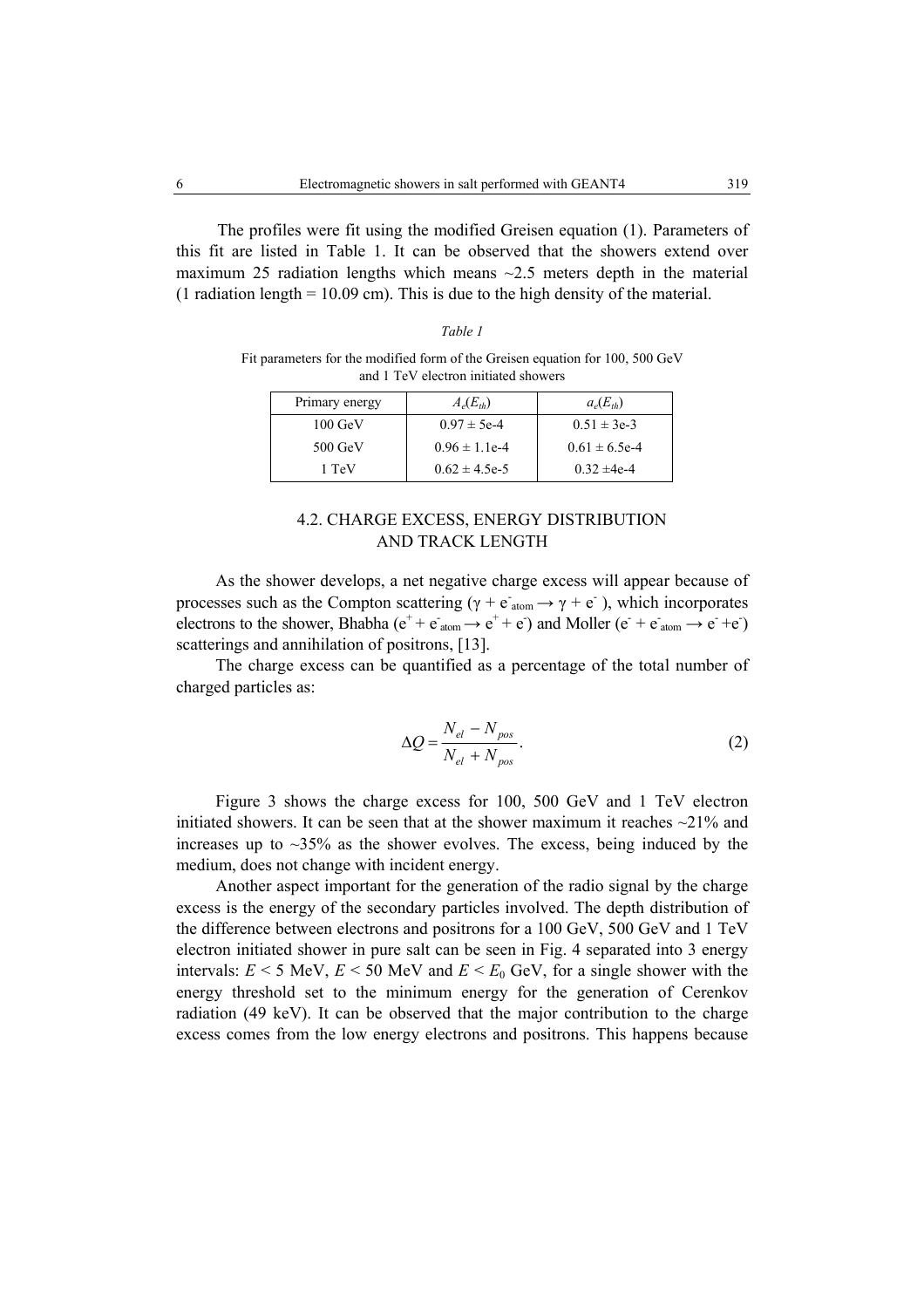in this dense material electrons loose energy quickly, which means that the overall development of the shower will be short.

The amplitude of the emitted signal is proportional to the track length, i.e. the longer a particle exists and has a velocity greater than the velocity of light in the medium the more radiation it will generate which will then add up coherently to give a stronger signal. The total track length for all particles, total track length projected on the shower axis and the weighted track length (the difference of track lengths for electrons and positrons projected onto the shower axis) are listed in Table 2. As it was obvious from the longitudinal profiles Fig. 2, the total track length for particles that will contribute to the Cherenkov emission increases. Also the projected and weighted track lengths increase because the shower profile exhibits the same type of features, only the amplitude and extension in the material change.

| Table 2                                                             |
|---------------------------------------------------------------------|
| Track lengths for 100, 500 GeV and 1 TeV electron initiated showers |

| Quantity (m)                             | $100 \text{ GeV}$ | $500$ GeV | 1 TeV   |
|------------------------------------------|-------------------|-----------|---------|
| total track length for charged particles | 268.61            | 1320.37   | 1738.44 |
| total projected charged track length     | 195.50            | 957.71    | 1260.95 |
| weighted track length                    | 45.21             | 218.84    | 288.99  |



Fig. 3 – Charged excess, averaged over 50 electron generated showers in pure salt, 100 GeV, 500 GeV and 1 TeV primary energy.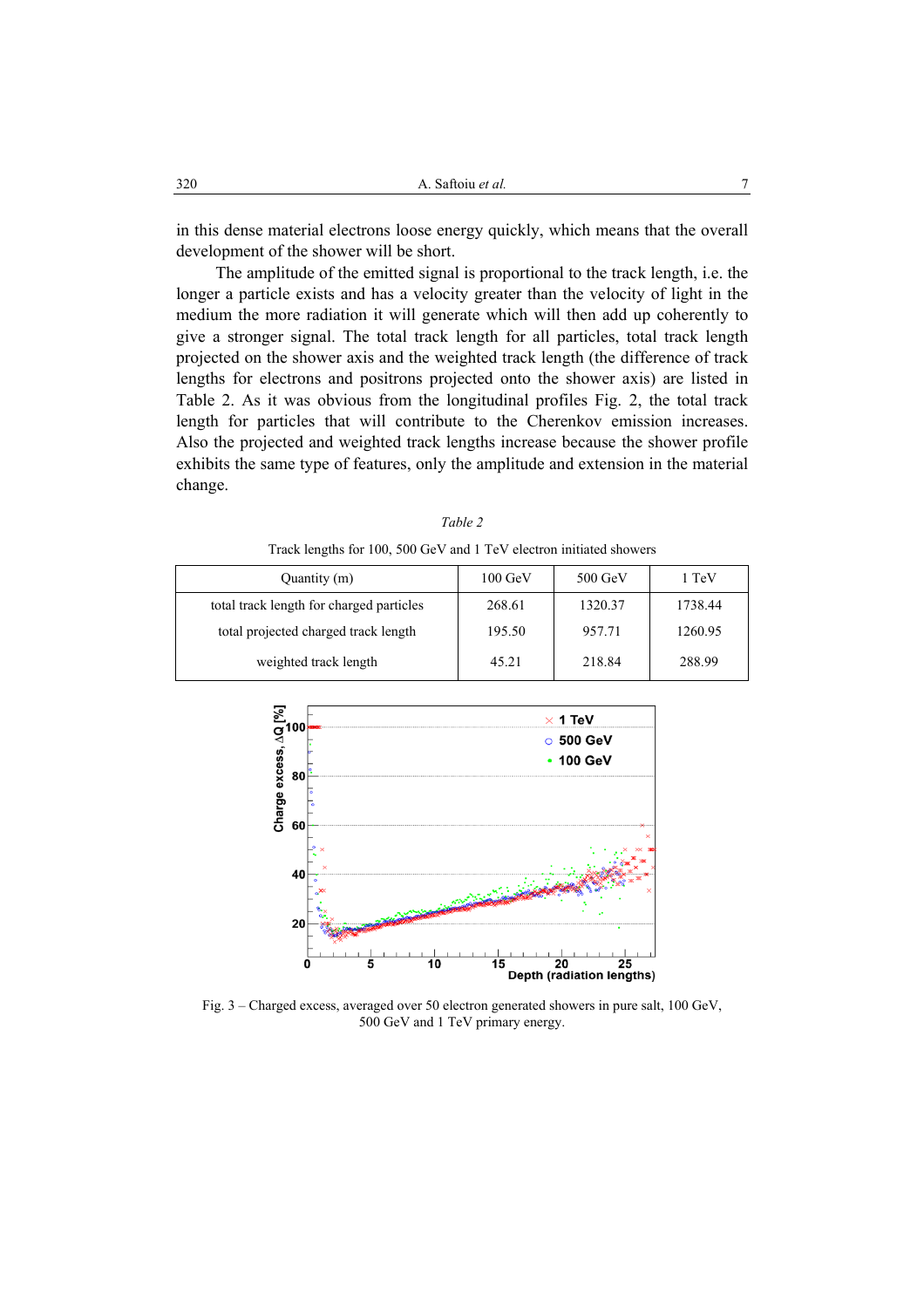

Fig. 4 – Depth distribution of the difference between the number of electrons and positrons, separated into 3 energy intervals:  $E \le 5M$  eV,  $E \le 50M$  eV and  $E \le E_0$  (100 GeV, 500 GeV or 1 TeV), averaged over 50 showers.

#### **5. RESULTS. SIMULATION CONTINUOUS VOLUME OF IMPURE SALT**

In order to establish how the presence of impurities in the bulk volume may influence the results, both qualitatively and quantitatively, we have performed simulations in pure salt plus a fraction of impurity uniformly distributed,  $CaCO<sub>3</sub>$ , one of the most common components in soil. The chemical elements in the volume are uniformly distributed. We have considered 3 cases:

 $-3\%$  fraction of mass CaCO<sub>3</sub> impurity ( $X_0$ =9.903 cm,  $\rho$  = 2.218 g/cm<sup>3</sup>),

 $-15%$  fraction of mass CaCO<sub>3</sub> impurity (*X*<sub>0</sub> = 9.694 cm, ρ = 2.290 g/cm<sup>3</sup>),

 $-30\%$  fraction of mass CaCO<sub>3</sub> impurity ( $X_0 = 9.539$  cm,  $\rho = 2.359$  g/cm<sup>3</sup>).

It can be observed in Fig. 5 that the total number of particles tends to decrease as the concentration increases and the shower's maximum is reached sooner than in the case of pure salt, with  $\sim$ 10 cm or  $\sim$ 1 radiation length. This trend is also true for the track length which shortens as the concentration of the impurity increases, Table 3.

But the difference between number of electrons and positrons remains roughly the same, which will cause the charge excess, ∆*Q*, to increase slightly,  $\sim$  1%, Fig. 6.

It seems that, from the point of view of the shower generation, as long as the bulk volume is uniformly unpurified with CaCO<sub>3</sub>, which increases the total density, the development of the charge excess will not be much influenced.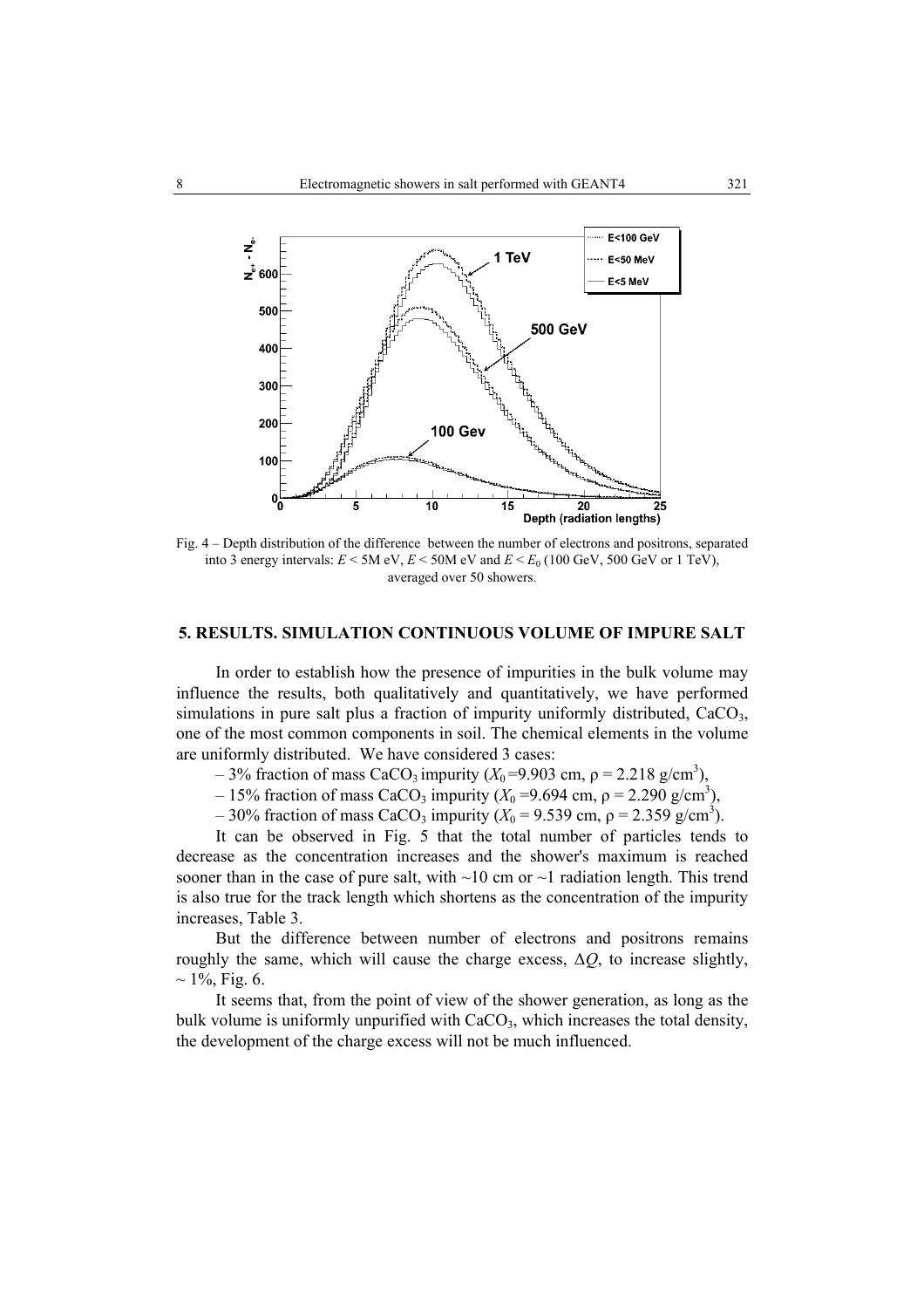

Fig. 5 – Longitudinal profiles of Ne− , Ne+ , Ne− + Ne+ and Ne− − Ne+ averaged over 50 electron generated showers in bulk volume of pure salt and salt plus  $3\%$ ,  $15\%$  and  $30\%$  CaCO<sub>3</sub> impurities, 100 GeV primary energy.

|--|--|

Track lengths for 100 GeV electron initiated shower in unpurified salt

| Amount of impurity                           | 3%     | 15%    | 30%    |
|----------------------------------------------|--------|--------|--------|
| total track length for charged particles (m) | 262.93 | 253.65 | 245.28 |
| total projected charged track length (m)     | 190.76 | 185.11 | 179.96 |
| weighted track length (m)                    | 44 11  | 43.82  | 42.53  |



Fig. 6 – The charge excess vs. depth in radiation lengths, averaged over 50 electron generated showers in pure and unpurified salt, 3% and 15% impurity, 100 GeV primary energy.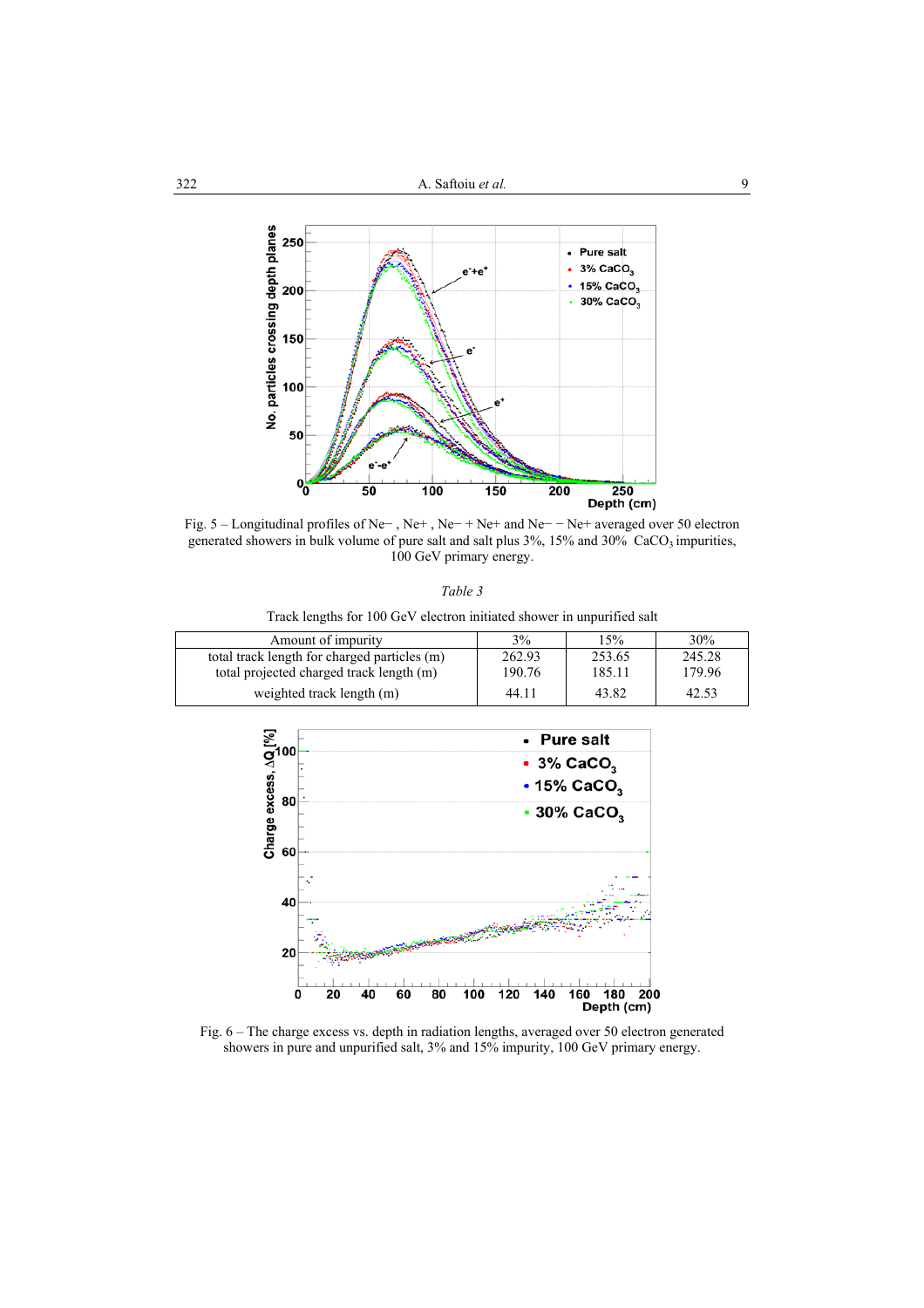### **6. CONCLUSIONS AND FUTURE ASPECTS**

 The first step in detecting high energy particles, especially neutrinos, by registering the radio signal, is the understanding of shower development in the material. Once the information from all the particles, or the parametrization of the charge excess, is known the emission can be computed and the propagation to observer simulated.

 We have obtained correct simulations for electromagnetic electron-induced showers in pure salt using the GEANT4 toolkit, in the energy range 100 GeV to 1 TeV. GEANT4 provides detailed information for each particle in the shower which will be needed for the track-by-track approach in the calculation of the radio pulse. Longitudinal profiles are parametrized with the Greisen formula which makes them easy to use in the following phase of the calculation of the radio pulse in the 1 dimensional approximation approach [7].

 We have also investigated the effects of impurities on the generation of electromagnetic showers and development of the charge excess in showers initiated by electrons.  $CaCO<sub>3</sub>$  impurities, which increase the overall density of the material, determine a decrease in the number of particles at the shower maximum of  $\sim10\%$ and a decrease of the depth of the maximum with  $\sim$ 1 radiation length. The charge excess for a 100 GeV electron initiated shower does not increase significantly when the impurity concentration increases.

 In the future we will investigate hadron induced showers considering both electromagnetic and hadronic components and a more realistic volume geometry will be implemented, *i.e.* layers of salt with different impurities.

 Also the radio emission will be calculated based on the output of these simulations in two different ways: computing the emission from each separate particle and then adding up all the contributions or using the parametrization of the longitudinal profile of the charge excess as an approximation for a 1-dimensional shower, as in [7]. This is why it is imperative to be sure than simulations are correct and realistic.

*Acknowledgements*. The authors would like to thank the National Agency for Scientific Research for funding of this study (DETCOS-82104 and POSDRU/6/1.5/S/10 grants).

### **REFERENCES**

- 1. A. Haungs, H. Rebel, M. Roth, Rep. Prog. Phys., **66**, 1145 (2003).
- 2. D. Saltzberg et. al, Phys. Rev. Lett., **86**, 2802 (2001); astro-ph/0011001.
- 3. P. W. Gorham et al., Phys. Rev. D, **72**, 023002, 2005; astro-ph/0412128.
- 4. G. A. Askar'yan, Zh. Eksp. Teor. Fiz, **41**, 616, 1961; Sov. Phys. JETP, **14**, 441 (1961).
- 5. G. A. Askar'yan, Zh. Eksp. Teor. Fiz, **48,** 988, 1965; Sov. Phys. JETP, **21**, 658 (1965).

6. G. A. Askar'yan, Pis'ma Zh. Eksp. Teor. Fiz, **39**, *4*, 334, 1984; Sov. Phys. JETP Lett., **39**, *7*, 402 (1984).